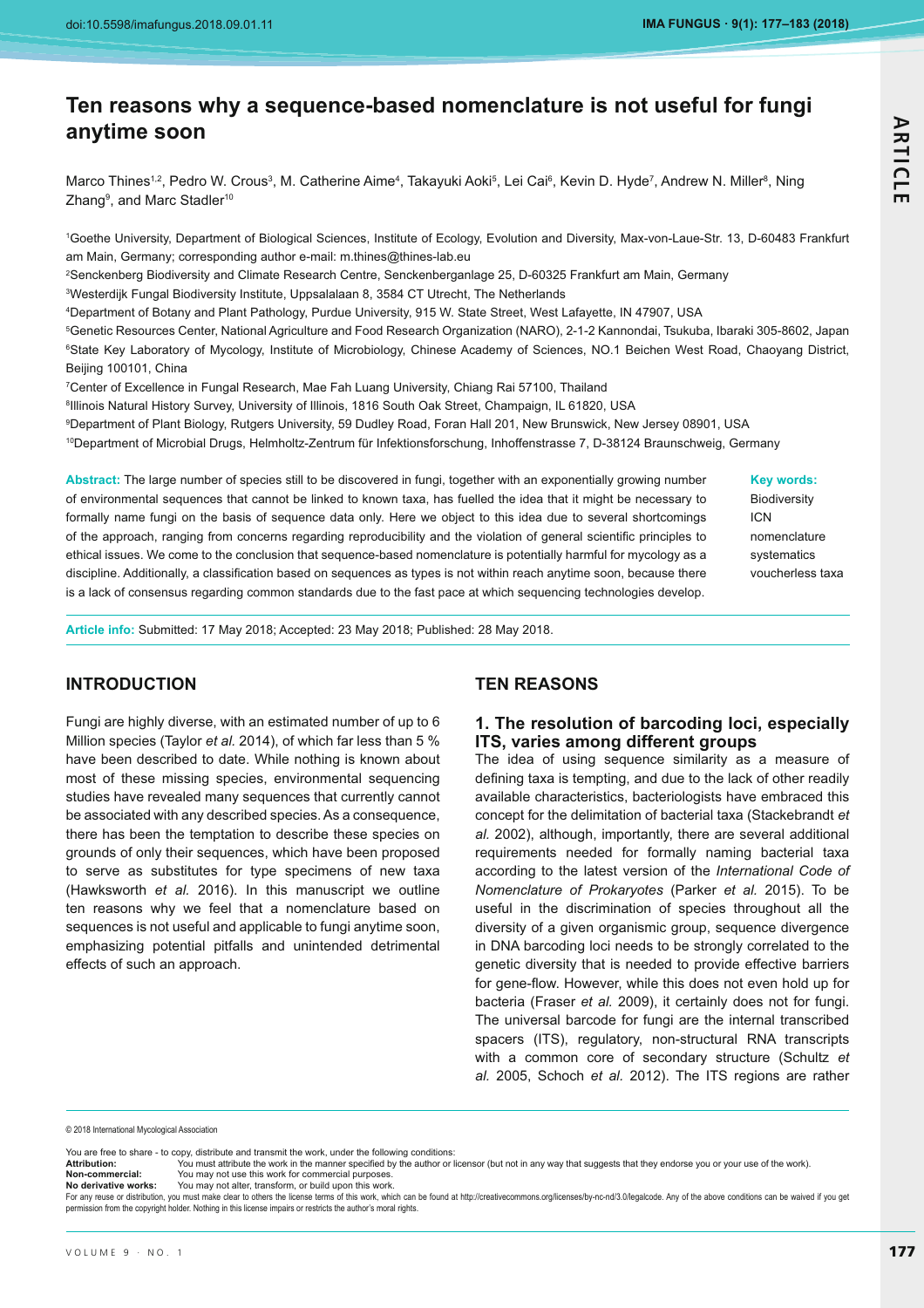conserved in many species groups, in particular within the *Sordariomycetes* and other classes of *Ascomycota* (Stadler *et al.* 2014b). However, they may vary strongly in other groups, such as some groups of downy mildews (Thines 2007), rust fungi (Aime *et al*. 2017) and the *Fusarium fujikuroi* complex, in which species have two divergent ITS2 types (O'Donnell & Cigelnik 1997). This can lead to two potential types of error. As exemplified by the genus *Daldinia* (Stadler *et al.* 2014b), entire species groups that that are very different in terms of ecology, morphology, and biochemistry but share very similar ITS sequences would be lumped together into a single species if a unique ITS sequence were already acceptable as a type. Conversely, in other species there are little constraints to variation in some loop regions of the ITS, leading to different sequence types that could be erroneously interpreted as separate species.

## **2. There is a high risk of introducing artefacts as new species**

Most complete ITS sequences are still produced by conventional dideoxy sequencing ("Sanger" sequencing), but given the routine nature of barcoding fungi, little effort is often put into quality control of the sequences by visual editing or by sequencing the complementary strand (Janda & Abbott 2007), as evidenced by an increase of variant bases in sequences deposited in public databases towards either end of the sequences, where low quality base-calls are usually present. As some variants are more likely to occur, e.g. homopolymer errors or wrong base-calls after GC-rich stretches, these might look like actual sequence types. In addition, most widely used polymerases, such as the *Taq* DNA polymerase have a high rate of incorporating wrong nucleotides, which is usually no problem in direct sequencing, but problematic when sequencing clones or when using high throughput sequencing, which exposes these errors (Oliver *et al.* 2015). As the vast majority of previously uncharacterised species is prone to be sequenced in screens from cultures derived from environmental samples (Glynou *et al.* 2016). These usually do not focus on taxonomy, but just on a very rough classification, and consequently, quality control is not necessarily focussed on the DNA sequences generated due to the large amount of data. In addition, PCR can produce chimeric sequences (Hughes *et al*. 2015), especially when DNA derived from multiple species is used (e.g. environmental DNA), by the attachment of nonhomologous, incompletely synthesised PCR products to each other. There are approaches to detect such chimeras (Edgar *et al.* 2011, Nilsson *et al.* 2015), but especially when sequence divergence is only moderate, filtering is difficult. When highthroughput sequencing is used for barcoding, additional problems arise, e.g. additional chimera formation during bridge-PCR in Illumina sequencing (Coissac *et al.* 2012, Schnell *et al.* 2015). The situation is further complicated by the potential presence of multiple divergent ITS copies within genomes of one species, or, as shown by Peršoh et al. (2009) and Stadler *et al.* (2014a), even among single spore isolates from the same perithecium in a heterokaryotic setting. Such variations may be due to degenerate copies (Won & Renner 2005, Harpke & Peterson 2008), failure to converge into a single canonical ITS version (Li *et al.* 2013), potentially with multiple polymorphic positions, or the maintenance of multiple

rDNA cistrons (Ko & Jung 2002, Wörheide *et al.* 2004, Lindner & Banik 2010, Harrington *et al.* 2014, Kijpornyongpan & Aime 2016). All of these issues are prone to produce artefact "shadow taxa" if a barcode sequence were sufficient to serve as the type for a species.

## **3. There is no consensus regarding the data type or amount needed for species delimitation**

As least some of the issues mentioned thus far, especially those pertaining to ITS sequences, could probably be addressed by using high quality sequences of additional loci, but currently there is little consensus regarding how much sequence data are needed to reliably identify and delimit a species or a corresponding OTU and how it should be treated (Creer *et al.* 2016, Hibbett 2016a, b, Kõljalg *et al.* 2016). While sometimes even fractions of ITS1 or ITS2 might be sufficient for resolution at the species level (Miller *et al.* 2016), often it will be necessary to sequence multiple loci for proper species delimitation (Stadler *et al.* 2014a, Choi *et al.* 2015). While multigene genotyping has become standard in some groups (Choi *et al.* 2015, Choi & Thines 2015, Kruse *et al.* 2017a, Wendt *et al.* 2018), others still rely mostly on ITS because of difficulties in generating primers for other loci (Kruse et al. 2017b). Also the kind of loci that can be amplified by universal primers differs largely among groups. While in some, actin might amplify well (Voigt & Wöstemeyer 2000), others only work for some ribosome-associated proteins (Matheny *et al.* 2002, Stielow *et al.* 2015). This makes a consensus with respect to which loci to use difficult. Even a recommendation with respect to how many nucleotides should be sequenced cannot be made, as mutation rates differ between loci and organism groups. If it were argued that a single nucleotide difference would be enough to delimit species, there would be a high risk of introducing artificial shadow taxa on the basis of artefacts. However, in order to find ten or 20 different nucleotides, thousands of nucleotides would need to be sequenced in some groups (Choi *et al.* 2015). But, as this would most likely require a specimen, this would challenge the whole idea of sequence-based types, as species based on these are meant to be introduced in the absence of a specimen (Hawksworth *et al.* 2016). As genomes are becoming more widespread, they might even become commonplace when new taxa are introduced in the future, similar to recommendations in bacteriology (Rosello-Móra & Amann 2014). However, due to the repeat nature of the ribosomal DNA cistrons, the regions currently used for barcoding are often not well-assembled or even masked during repeat masking steps so that they are seemingly absent from annotated genomes.

In addition, there is also no consensus regarding the type of sequence data that should be acceptable. It could be argued that high quality short fragments of a few hundred base-pairs are sufficient, e.g. such as those produced by current shortread sequencers, but also long reads from single molecule sequencing could be seen as acceptable if they contain enough high quality base-calls, despite intermittent low quality stretches. In addition, there are also several derived sequence data types (assembled or clustered reads), which have their own complexities (see point 7) but are seen as acceptable sequence data for species discovery and naming by some authors (Hawksworth *et al.* 2016, Jagielski *et al.* 2016).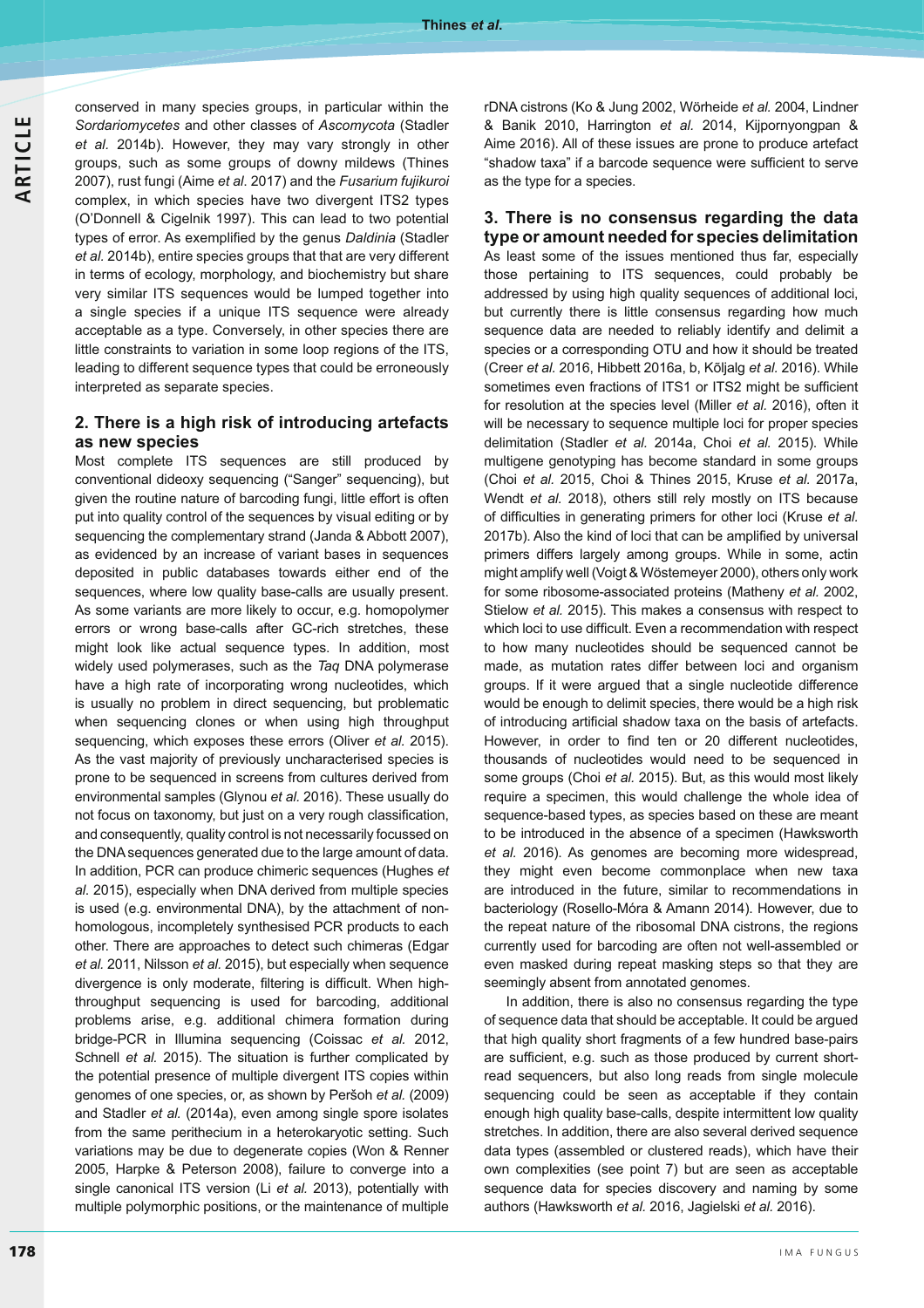#### **4. Voucherless data are not reproducible**

Reproducibility and testability are essential in science (Popper 1968, Cassey & Blackburn 2006). The value of a physical specimen, which is a requirement for valid publication of preservable fungi and organisms treated as such since 2007, is that it can be assessed by other researchers for testing the species hypothesis (Bradley *et al.* 2014). In other words, a voucher specimen serves as the embodiment of a species hypothesis, and contains a suite of characters that can be tested, evaluated, and reinterpreted by future researchers, including characters (such as DNA sequences themselves) that may not have been recognized at the time of typification, yet may become crucial in future taxonomic evaluations. An important concern with respect to sequenceonly types is that they are not reproducible and it would be impossible to generate additional data for other characters or loci. However, this might be needed if there are competing species hypotheses or it would be later determined that the deposited sequence is insufficient to allow differentiation in a species complex. All of these concerns can only be addressed if a vouchered specimen is deposited. If such a specimen is present, the designation of sequence data as type becomes obsolete. It could be proposed that in the case of sequence-based species hypotheses from environmental sequencing a preparation of the environmental sample could serve as a specimen. However, such specimens would still not guarantee reproducibility as: (1) the organism from which the actual sequence was derived might not be in the preparation; (2) the sequence might still be an artefact (see also Points 3 and 7); (3) the sequence might have been derived from free environmental DNA so that no identifiable parts of the organisms are within the sample; and (4) it has been shown that there is often no full overlap between two independent assessments of the same sample, and that sequence composition strongly varies with the PCR annealing temperature used (Schmidt *et al.* 2013).

#### 5. Sequence-based types cannot be verified

As discussed in Point 4, any scientific hypothesis needs to be testable (Popper 1968). In order to be testable, the information related to the hypothesis needs to be verifiable. However, voucherless sequence-based types cannot be verified or reproduced – they have to be taken as absolutes. This also means that the species hypothesis they support cannot be tested, rendering systematic mycology a pseudoscience. Testability of taxonomic hypotheses due to the possibility to assess physical type specimens has been one of the greatest advances in systematic biology, which has led to an increase in nomenclatural stability, has facilitated communication, and allowed the reassessment of concepts when new technologies became available (Singh *et al.* 2015). Allowing the requirement that taxonomic hypotheses for preservable species need to be backed up by a physical type to be abandoned would be a giant step backward.

#### **6. Sequence-based types are not relatable**

Related to Points 4 and 5, characters of specimens listed in diagnoses or descriptions can always be related to the specimens from which they have been derived. They do not stand isolated, but rather are a proxy for the description of

the entire set of characters of the taxonomic hypothesis they relate to. Sequence data are just one of many characters of a species, even though they might be a good starting point for in-depth investigations (Kekkonen and Hebert 2014). If they alone were eligible as types, they would stand alone in the way a specimen would. But in contrast, no additional characters could be assessed and sequence data do not relate to any real-world object. Furthermore, species typified by a sequence can only be compared to other species sequenced *at the same locus*. They would no longer be comparable to species typified by single sequences at other loci, greatly limiting their taxonomic utility and again creating the potential for shadow taxa. Presently about 120 000 species are acknowledged, but there are more than 400 000 names (Dayarathne *et al.* 2016). Only a mere fraction of the 120 000 accepted species have DNA sequences deposited. If species were named based on environmental sequences, and they were given the same status as species with specimens, the risk would arise that all work done before the first DNA sequences were deposited in GenBank, in 1991, would be deliberately ignored. Thus, sequence-based naming of species is prone to prohibit careful research relating DNA data to existing names, and erecting numerous new and superfluous names that actually belong to species that have already been named, but not yet sequenced. Consequently, sequence-based types would be fragments of a parallel system to which no organismic entity could be related and which, as such, could not be used as a foundation for scientific knowledge.

#### **7. Sequences of reported OTUs are derived, not actual sequences**

The whole debate on allowing DNA-sequences as type has originated from the wish of molecular environmentalists to give 'proper' names to the numerous enigmatic OTUs they have found (Hibbett *et al.* 2016), which are only known from their (partial) ITS sequences, but cannot be associated with any known (and barcoded) species. However, there is a common misconception that sequences of an operational taxonomic unit (OTU) correspond to sequences of an actual organism, which is not the case (Ryberg 2015, Callahan *et al.* 2016, Selosse *et al.* 2016). This is because OTUs are usually derived from computational methods, such as clustering and thus do not represent primary data (Callahan *et al.* 2016, Selosse *et al.* 2016). In most studies dealing with fungi, either a 99 % or a 97 % threshold is assumed (Gweon *et al.* 2015, Vermeulen *et al.* 2016, Glynou *et al.* 2017a, 2018). This means that sequences sufficiently similar to meet the criteria are being clustered together and their consensus sequence is being calculated. In many fungal groups a similarity of 99 %, i.e. 5–6 different nucleotide positions in ITS regions, would encompass several species (Choi *et al.* 2015), while a similarity of 97 % could consequently encompass dozens of species. In either case, the generation of the consensus sequence is largely dependent on the amount and divergence of reads and the kind of sequences in the dataset that is used for clustering, but it is also influenced by the clustering approach used (Mahé *et al.* 2014). Thus, OTUs depend on the context in which they are embedded in terms of sampling, PCR, sequencing, and clustering methods and are not easily reproducible (Brown *et al.* 2015, Oliver *et al.* 2015, Meisel *et al.* 2016). In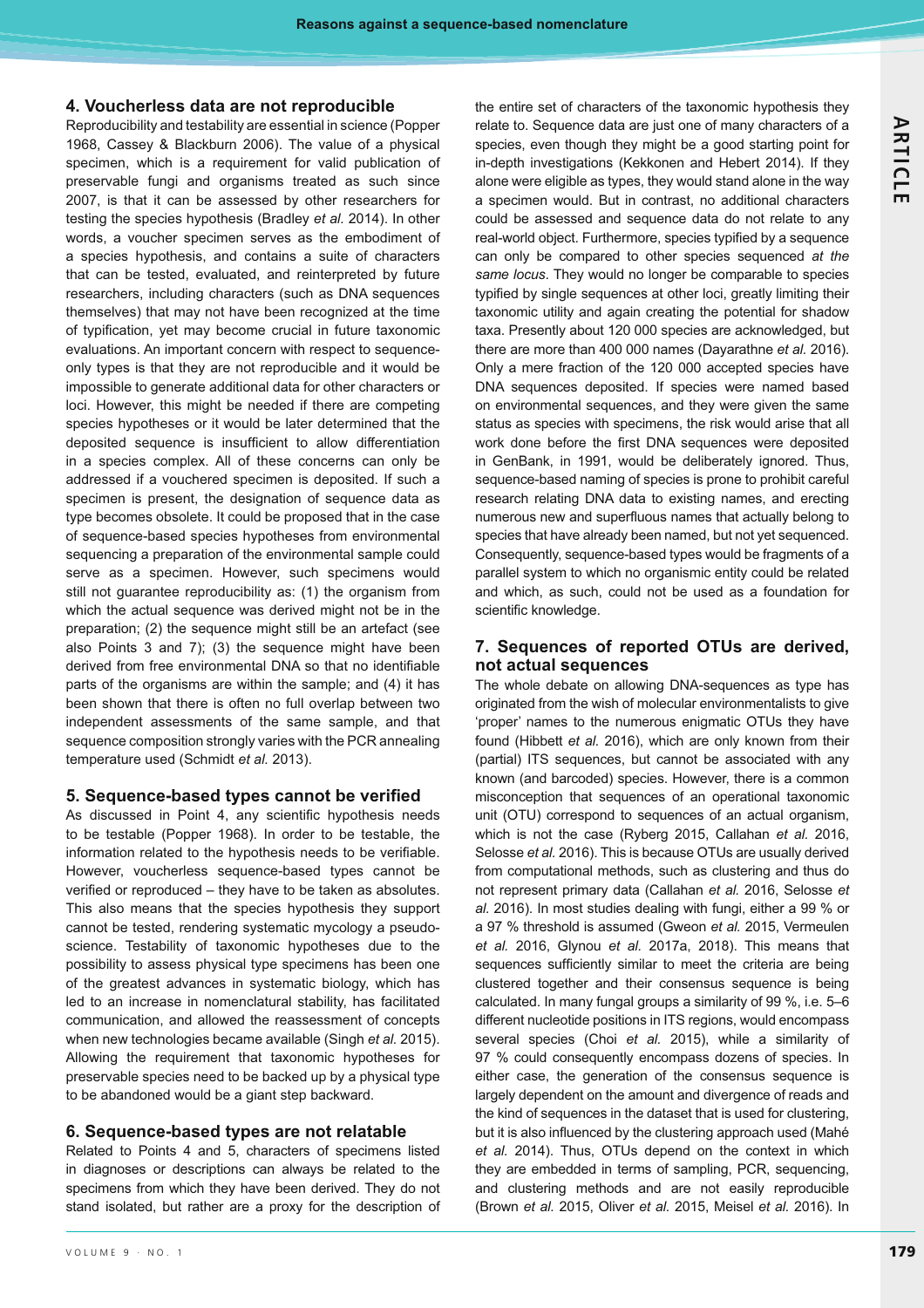any case, OTU sequences do not need to correspond to an actual sequence found in an organism, as they are derived sequences. Therefore, they cannot be used as a specific type. Even if the most prevalent individual read sequence were taken as the type for a specific OTU, all the problems attached to such sequences, e.g. the numerous potential artefacts during PCR and sequencing, remained unresolved. Also, it would be unclear where to draw boundaries between the different OTUs as there will always be the potential for overlap between OTUs if they are derived from rather similar sequences.

## **8. Sequence-based types favour well-funded large mycology labs and leave researchers in developing countries behind**

Environmental sequencing can only be pursued by mycologists with access to laboratories with molecular biology equipment and computational infrastructure sufficient for the handling of large datasets. In addition, a large amount of specialised knowledge in molecular biology and computation is needed. Therefore, it is not surprising that the vast majority of environmental sequencing initiatives are run by laboratories in the richest countries of the world. Apart from all the issues mentioned so far, allowing DNA sequences as type would thus create an even larger gap between developing countries and developed countries, leaving the former behind when it comes to the discovery of new species. Even in richer countries, the specialists for certain taxonomic groups can nowadays only be found among amateur mycologists, who may likewise lack the financial resources for sequencing.

## **9. Allowing sequence-based types would be detrimental for mycology as a discipline**

A major issue in mycology is species discovery, i.e. finding the millions of species predicted to exist (Nilsson *et al.* 2016). If the act of publishing a sequence could be seen as the formal act of introducing a new species, there is a high risk that interest in the actual discovery of the organism would diminish, as the discovery of the actual organism would become the equivalent of an epitypification, which would probably be done for only a few highly prevalent or interesting organisms (Nilsson *et al.* 2016). There is already a recent trend wherein many taxa are described only on the basis of a 'new' ITS sequence by researchers not aware of or neglecting the fact that the majority of fungal species already described have not been barcoded (De Beer *et al.* 2016). There is also the risk that in systems where quantity in research is valued higher than quality, massive amounts of names without detailed quality checks would be published, flooding fungal nomenclature with tens of thousands of meaningless names that would need to be sorted out in future decades or centuries. If it is possible to publish new species from the computer just on the basis of a DNA sequence, not only knowledge of the morphology, anatomy, chemistry, physiology, life history strategies and ecology of fungi would lose value, but researchers interested in organismal mycology might be discouraged to intensely study and characterise species right from the start, eroding the foundation on which fungal systematics is built. If all the 'dark matter' of the cryptic basal lineages of fungi (Grossart *et al.* 2016) would be formally named based on sequence data, this would probably also discourage the laborious search for

these organisms by FISH and other microscopy techniques (Jones *et al.* 2011, Lazarus & James 2015, Lepère *et al.* 2016, Matsubayashi *et al.* 2017). Another problematic issue is that if sequence data were accepted as type, specimens might be seen as obsolete and only cost-prohibitive museum objects, as they are more difficult to store, curate and preserve than sequence data. This could herald the end of fungaria and the decline of culture collections, even though these might hold the key for substances of unpredictable value for human welfare, such as antibiotics, therapeutically relevant metabolites, as well as platform chemicals and enzymes for biotechnology (McClusky *et al.* 2010, Boundy-Mills 2012, Sette *et al.* 2013). In groups such as *Ascomycota* that comprise numerous species that are rich producers of novel secondary metabolites (Helaly *et al.* 2018), the nonmycologists studying the chemistry of the species often tend to assign the species or genus name according to the most similar DNA sequence found in a BLAST search. This has led to manifold inaccuracies, which has prompted Raja *et al.* (2017) to encourage a more accurate treatment of the taxonomy of the species. A DNA based typification would send the wrong signal also to the scientists of other communities who, for a correct interpretation of their results, rely on mycologists providing sound species concepts using polyphasic methodology.

## **10. An introduction of sequence-based nomenclature is impossible at present due to the fast pace at which sequencing technologies develop**

The field of high throughput DNA sequencing is a little older than a dozen years (Shokralla *et al.* 2012), and is still moving quickly, with new technologies evolving and others becoming obsolete (Goodwin *et al.* 2016, Valentini *et al.* 2016). The initially revolutionary 454 technology is now virtually obsolete, while long-read sequencing currently enables read lengths of dozens of kilobases, albeit currently with higher error rates (Kennedy *et al.* 2018). From the very beginning, high throughput sequencing has been used to characterise microbial and fungal communities on the basis of environmental DNA (Hamady *et al.* 2008, Buée *et al.* 2009, Jumpponen and Jones 2009). Initially, short barcodes were commonly used (Nilsson *et al.* 2011), with the recent chemistry on the Illumina MiSeq platform and some modifications, it is possible to obtain complete ITS sequences (Birol *et al.* 2013). Very recently complete rDNA regions have been sequenced at high quality using single molecule sequencing approaches. such as nanopore sequencing and PacBio sequencing (Wurzbacher et al. 2018). It is difficult to predict what will be possible in the near future, but whole genome sequencing from environmental samples seems to be within reach during the next decade. Right now, there is little agreement on best practices and techniques for sequencing and data handling, which is no wonder, given the fast turnover of sequencing technologies and software packages to deal with the huge amounts of data associated with high throughput sequencing. Thus, it seems premature to devise any rules on how to describe taxa based on sequence data alone. This might become a useful approach when whole genomes become available, even though many of the points mentioned above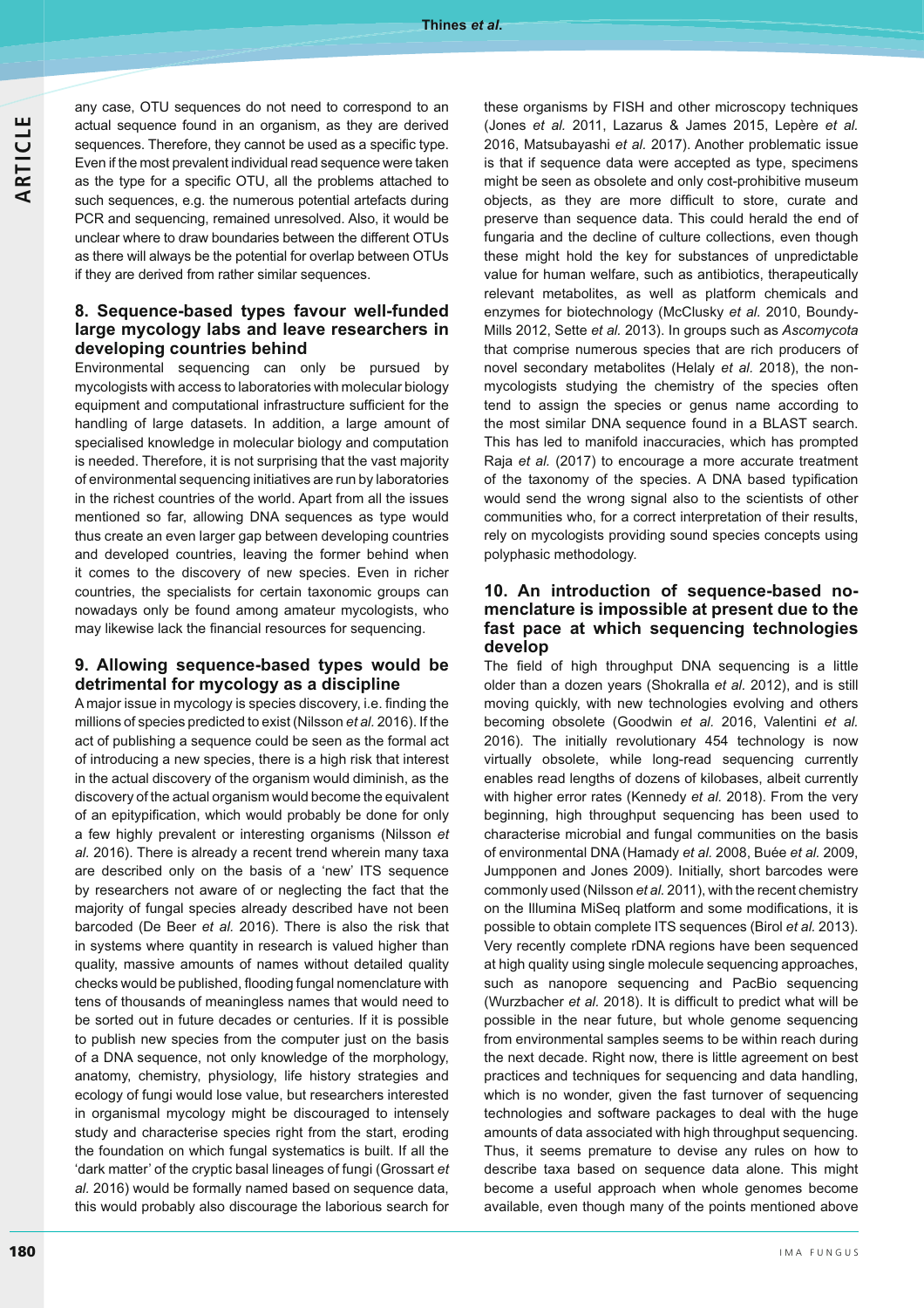would remain valid. At present, any such approaches are probably as useful as it had been to define communication standards for current mobile phones when the first portable telephones appeared in the late 80's. When devising new rules for the various nomenclatural codes, the potential harm and benefit should always be carefully weighed. And while there is a huge potential for significant damage that would need to be sorted out by generations of future taxonomists, who would ask themselves why there was so little foresight at our time, it is hard to see any positive effects of DNA-based nomenclature for mycology as a discipline.

# **ACKNOWLEDGEMENTS**

This manuscript was stimulated by discussions in the International Commission for the Taxonomy of Fungi (ICTF). Juan Carlos Zamora is gratefully acknowledged for helpful comments on the manuscript. M.T. has been funded by the LOEWE excellence initiative of the government of Hessen, in the framework of IPF (Integrative Fungal Research Cluster) and TBG (Translational Biodiversity Genomics Centre).

# **REFERENCES**

- Aime MC, McTaggart AR, Mondo SJ, Duplessis S (2017) Phylogenetics and phylogenomics of rust fungi. *Advances in Genetics*  **100**: 267–307.
- Birol I, Raymond A, Jackman SD, Pleasance S, Coope R, *et al.* (2013) Assembling the 20 Gb white spruce (*Picea glauca*) genome from whole-genome shotgun sequencing data. *Bioinformatics* **29**: 1492–1497.
- Boundy-Mills K (2012) Yeast culture collections of the world: meeting the needs of industrial researchers. *Journal of Industrial Microbiology and Biotechnology* **39**: 673–680.
- Bradley RD, Bradley LC, Garner HJ, Baker RJ (2014) Assessing the value of natural history collections and addressing issues regarding long-term growth and care. *BioScience* **64**: 1150–1158.
- Brown SP, Veach AM, Rigdon-Huss AR, Grond K, Lickteig SK, *et al.* (2015) Scraping the bottom of the barrel: are rare high throughput sequences artifacts? *Fungal Ecology* **13**: 221–225.
- Buée M, Reich M, Murat C, Morin E, Nilsson RH, *et al.* (2009) 454 Pyrosequencing analyses of forest soils reveal an unexpectedly high fungal diversity. *New Phytologist* **184**: 449–456.
- Callahan BJ, McMurdie PJ, Rosen MJ, Han AW, Johnson AJA, *et al*. (2016) DADA2: high-resolution sample inference from Illumina amplicon data. *Nature Methods* **13**(7): 581.
- Cassey P, Blackburn TM (2006) Reproducibility and repeatability in ecology. *BioScience* **56**: 958–959.
- Choi YJ, Thines M (2015) Host jumps and radiation, not codivergence drives diversification of obligate pathogens. A case study in downy mildews and *Asteraceae*. *PLoS ONE* **10**(7): e0133655.
- Choi YJ, Klosterman SJ, Kummer V, Voglmayr H, Shin HD, Thines M (2015) Multi-locus tree and species tree approaches toward resolving a complex clade of downy mildews (*Straminipila*, *Oomycota*), including pathogens of beet and spinach. *Molecular Phylogenetics and Evolution* **86**: 24–34.

Coissac E, Riaz T, Puillandre N (2012) Bioinformatic challenges for

DNA metabarcoding of plants and animals. *Molecular Ecology* **21**: 1834–1847.

- Creer S, Deiner K, Frey S, Porazinska D, Taberlet P, *et al.* (2016) The ecologist's field guide to sequence-based identification of biodiversity. *Methods in Ecology and Evolution* **7**: 1008–1018.
- Dayarathne MC, Boonmee S, Braun U, Crous PW, Daranagama DA, *et al.* (2016) Taxonomic utility of old names in current fungal classification and nomenclature: Conflicts, confusion & -*Mycosphere* **7**: 1622–1648.
- De Beer ZW, Marincowitz S, Duong TA, Kim JJ, Rodrigues A, Wingfield MJ (2016) *Hawksworthiomyces* gen. nov.(*Ophiostomatales*), illustrates the urgency for a decision on how to name novel taxa known only from environmental nucleic acid sequences (ENAS). *Fungal Biology* **120**: 1323–1340.
- Edgar RC, Haas BJ, Clemente JC, Quince C, Knight R (2011) UCHIME improves sensitivity and speed of chimera detection. *Bioinformatics* **27**: 2194–2200.
- Fraser C, Alm EJ, Polz MF, Spratt BG, Hanage WP (2009) The bacterial species challenge: making sense of genetic and ecological diversity. *Science* **323**: 741–746.
- Glynou K, Ali T, Buch AK, Haghi Kia S, Ploch S, *et al.* (2016) The local environment determines the assembly of root endophytic fungi at a continental scale. *Environmental Microbiology* **18**: 2418–2434.
- Glynou K, Ali T, Kia SH, Thines M, Maciá-Vicente JG (2017) Genotypic diversity in root-endophytic fungi reflects efficient dispersal and environmental adaptation. *Molecular Ecology* **26**: 4618–4630.
- Glynou K, Nam B, Thines M, Maciá-Vicente JG (2018) Facultative root-colonizing fungi dominate endophytic assemblages in roots of nonmycorrhizal *Microthlaspi* species. *New Phytologist* **217**: 1190–1202.
- Goodwin S, McPherson JD, McCombie WR (2016) Coming of age: ten years of next-generation sequencing technologies. *Nature Reviews Genetics* **17**: 333.
- Grossart HP, Wurzbacher C, James TY, Kagami M (2016) Discovery of dark matter fungi in aquatic ecosystems demands a reappraisal of the phylogeny and ecology of zoosporic fungi. *Fungal Ecology* **19**: 28–38.
- Gweon HS, Oliver A, Taylor J, Booth T, Gibbs M (2015) PIPITS: an automated pipeline for analyses of fungal internal transcribed spacer sequences from the Illumina sequencing platform. *Methods in Ecology and Evolution* **6**: 973–980.
- Hamady M, Walker JJ, Harris JK, Gold NJ, Knight R (2008) Errorcorrecting barcoded primers for pyrosequencing hundreds of samples in multiplex. *Nature Methods* **5**: 235.
- Harpke D, Peterson A (2008) Extensive 5.8 S nrDNA polymorphism in *Mammillaria* (*Cactaceae*) with special reference to the identification of pseudogenic internal transcribed spacer regions. *Journal of Plant Research* **121**: 261–270.
- Harrington TC, Kazmi MR, Al-Sadi AM, Ismail SI (2014) Intraspecific and intragenomic variability of ITS rDNA sequences reveals taxonomic problems in *Ceratocystis fimbriata sensu stricto*. *Mycologia* **106**: 224–242.
- Hawksworth DL, Hibbett DS, Kirk PM, Lücking R (2016) (308–310) Proposals to permit DNA sequence data to serve as types of names of fungi. *Taxon* **65**: 899–900.
- Helaly SE, Thongbai B, Stadler M (2018) Diversity of biologically active secondary metabolites from endophytic and saprotrophic fungi of the ascomycete order *Xylariales*. *Natural Product Reports* **35**: in press, DOI:10.1039/c8np00010g.
- Hibbett D (2016) The invisible dimension of fungal diversity. *Science* **351**: 1150–1151.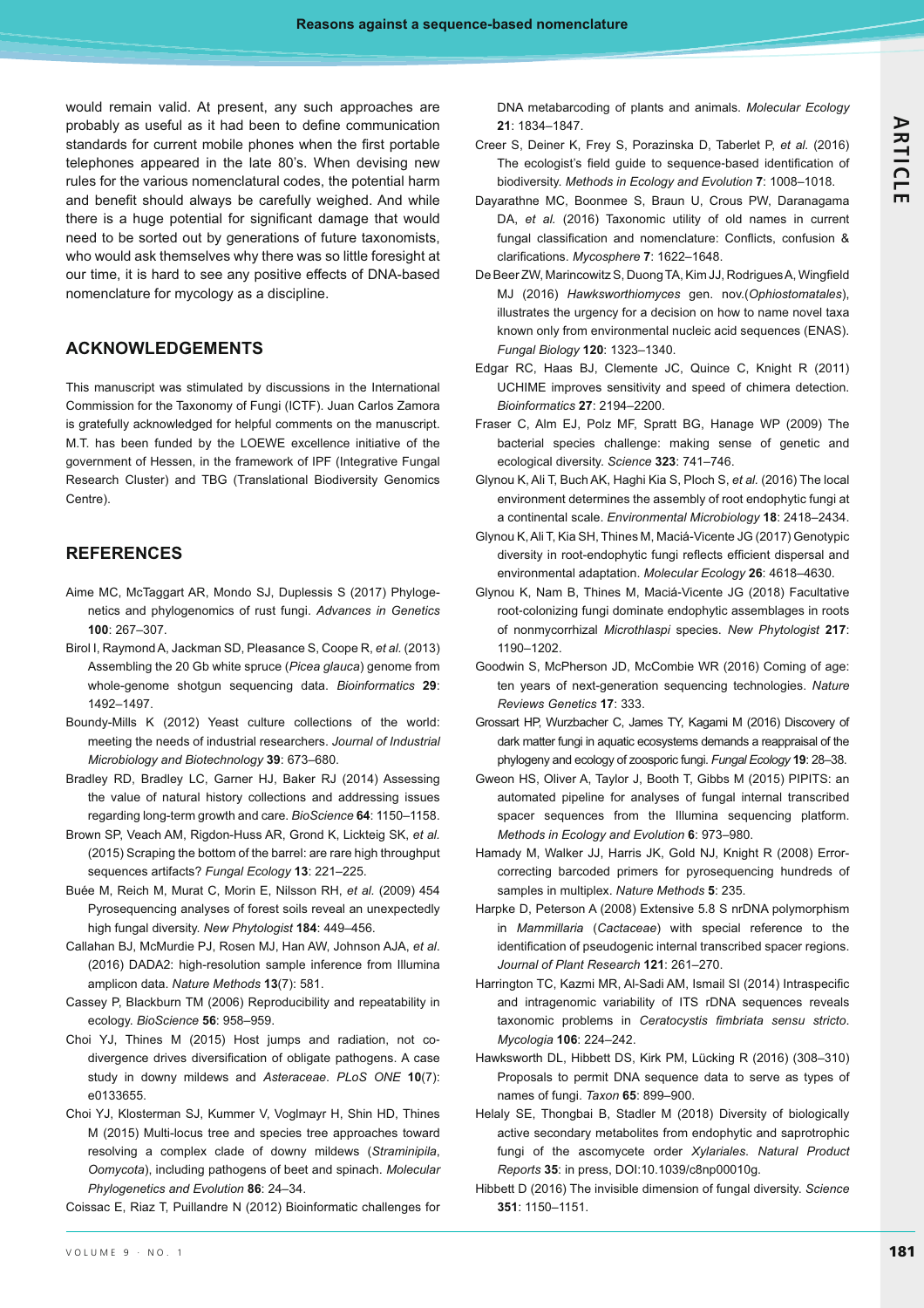- Hibbett D (2016) Digital identifiers for fungal species Response. *Science* **352**: 1183.
- Hibbett D, Abarenkov K, Kõljalg U, Öpik M, Chai B, *et al.* (2016) Sequence-based classification and identification of Fungi. *Mycologia* **108**: 1049–1068.
- Hughes KW, Morris SD, Reboredo-Segovia A (2015) Cloning of ribosomal ITS PCR products creates frequent, non-random chimeric sequences – a test involving heterozygotes between *Gymnopus dichrous* taxa I and II. *MycoKeys* **10**: 45–56.
- Jagielski T, Sandoval-Denis M, Yu J, Yao L, Bakuła Z, et al. (2016) Molecular taxonomy of scopulariopsis-like fungi with description of new clinical and environmental species. *Fungal Biology* **120**: 586–602.
- Janda JM, Abbott SL (2007) 16S rRNA gene sequencing for bacterial identification in the diagnostic laboratory: pluses, perils, and pitfalls. *Journal of Clinical Microbiology* **45**: 2761–2764.
- Jones MDM, Forn I, Gadelha C, Egan MJ, Bass D, *et al*. (2011) Discovery of novel intermediate forms redefines the fungal tree of life. *Nature* **474**: 200–205.
- Jumpponen A, Jones KL (2009) Massively parallel 454 sequencing indicates hyperdiverse fungal communities in temperate *Quercus macrocarpa* phyllosphere. *New Phytologist* **184**: 438–448.
- Kekkonen M, Hebert PD (2014). DNA barcode-based delineation of putative species: efficient start for taxonomic workflows. *Molecular Ecology Resources* **14**: 706–715.
- Kennedy PG, Cline LC, Song Z (2018) Probing promise versus performance in longer read fungal metabarcoding. *New Phytologist* **217**: 973–976.
- Kijpornyongpan T, Aime MC (2016) Rare or rarely detected? *Ceraceosorus guamensis* sp. nov.: A second described species of *Ceraceosorales* and the potential for underdetection of rare lineages with common sampling techniques. *Antonie van Leeuwenhoek* **109**: 127–1139.
- Ko KS, Jung HS (2002) Three nonorthologous ITS1 types are present in a polypore fungus *Trichaptum abietinum*. *Molecular Phylogenetics and Evolution* **23**: 112–122.
- Kõljalg U, Tedersoo L, Nilsson RH, Abarenkov K (2016) Digital identifiers for fungal species. Science 352: 1182-1183.
- Kruse J, Dietrich W, Zimmermann H, Klenke F, Richter U, *et al.* (2017a). Ustilago species causing leaf-stripe smut revisited. IMA *Fungus* **9**: 49–73.
- Kruse J, Mishra B, Choi YJ, Sharma R, Thines M (2017). New smut specific primers for multilocus genotyping and phylogenetics of *Ustilaginaceae*. *Mycological Progress* **16**: 917–925.
- Lazarus KL, James TY (2015) Surveying the biodiversity of the *Cryptomycota* using a targeted PCR approach. *Fungal Ecology* **14**: 62–70.
- Lepère C, Ostrowski M, Hartmann M, Zubkov MV, Scanlan DJ, *et al*. (2016) In situ associations between marine photosynthetic picoeukaryotes and potential parasites – a role for fungi? *Environmental Microbiology Reports* **8**: 445–451.
- Li Y, Jiao L, Yao YJ (2013) Non-concerted ITS evolution in fungi, as revealed from the important medicinal fungus *Ophiocordyceps sinensis*. *Molecular Phylogenetics and Evolution* **68**: 373–379.
- Lindner DL, Banik MT (2011) Intragenomic variation in the ITS rDNA region obscures phylogenetic relationships and inflates estimates of operational taxonomic units in genus *Laetiporus*. *Mycologia* **103**: 731–740.
- Matheny PB, Liu YJ, Ammirati JF, Hall BD (2002) Using RPB1 sequences to improve phylogenetic inference among

mushrooms (*Inocybe*, *Agaricales*). American Journal of Botany **89**: 688–698.

- Mahé F, Rognes T, Quince C, de Vargas C, Dunthorn M, *et al.* (2014) Swarm: robust and fast clustering method for amplicon-based studies. *PeerJ* **2**: e593.
- Matsubayashi M, Shimada Y, Li YY, Harada H, Kubota K (2017) Phylogenetic diversity and in situ detection of eukaryotes in anaerobic sludge digesters. *PloS ONE* **12**: e0172888.
- McCluskey K, Wiest A, Plamann M (2010) The Fungal Genetics Stock Center: a repository for 50 years of fungal genetics research. *Journal of Biosciences* **35**: 119–126.
- Meisel JS, Hannigan GD, Tyldsley AS, SanMiguel AJ, Hodkinson BP, et al. (2016) Skin microbiome surveys are strongly influenced by experimental design. Journal of Investigative Dermatology 136: 947–956.
- Miller KE, Hopkins K, Inward DJ, Vogler AP (2016) Metabarcoding of fungal communities associated with bark beetles. *Ecology and Evolution* **6**: 1590–1600.
- Nilsson RH, Tedersoo L, Lindahl BD, Kjøller R, Carlsen T, *et al.* (2011) Towards standardization of the description and publication of next-generation sequencing datasets of fungal communities. *New Phytologist* **191**: 314–318.
- Nilsson RH, Tedersoo L, Ryberg M, Kristiansson E, Hartmann M, *et al.* (2015) A comprehensive, automatically updated fungal ITS sequence dataset for reference-based chimera control in environmental sequencing efforts. *Microbes and Environments* **30**: 145–150.
- Nilsson RH, Wurzbacher C, Bahram M, Coimbra VR, Larsson E, *et al.* (2016) Top 50 most wanted fungi. *MycoKeys* **12**: 29.
- O'Donnell K, Cigelnik E (1997) Two divergent intragenomic rDNA ITS2 types within a monophyletic lineage of the fungus *Fusarium* are nonorthologous. *Molecular Phylogenetics and Evolution* **7**: 103–116.
- Oliver AK, Brown SP, Callaham MA, Jumpponen A (2015) Polymerase matters: non-proofreading enzymes inflate fungal community richness estimates by up to 15 %. *Fungal Ecology* **15**: 86–89.
- Parker CT, Tindall BJ, Garrity GM (2015) International Code of Nomenclature of Prokaryotes. *International Journal of Systematic and Evolutionary Microbiology*: DOI 10.1099/ijsem.0.000778.
- Peršoh D, Melcher M, Graf K, Fournier J, Stadler M, Rambold G (2009) Molecular and morphological evidence for the delimitation of *Xylaria hypoxylon*. *Mycologia* **101**: 256–268
- Popper KR (1968) *Conjectures and Refutations*: *the growth of*  scientific knowledge. New York. Harper Torch Books.
- Raja HA, Miller AN, Pearce CJ, Oberlies NH (2017) Fungal identification using molecular tools: a primer for the natural products research community. *Journal of Natural Products* **80**: 756–770.
- Rosselló-Móra R, Amann R (2015) Past and future species definitions for *Bacteria* and *Archaea*. *Systematic and Applied Microbiology* **38**: 209–216.
- Ryberg M (2015) Molecular operational taxonomic units as approximations of species in the light of evolutionary models and empirical data from *Fungi*. *Molecular Ecology* **24**: 5770–5777.
- Schmidt PA, Bálint M, Greshake B, Bandow C, Römbke J, Schmitt I (2013) Illumina metabarcoding of a soil fungal community. *Soil Biology and Biochemistry* **65**: 128–132.
- Schnell IB, Bohmann K, Gilbert MTP (2015) Tag jumps illuminated– reducing sequence-to-sample misidentifications in metabarcoding studies. *Molecular Ecology Resources* **15**: 1289–1303.